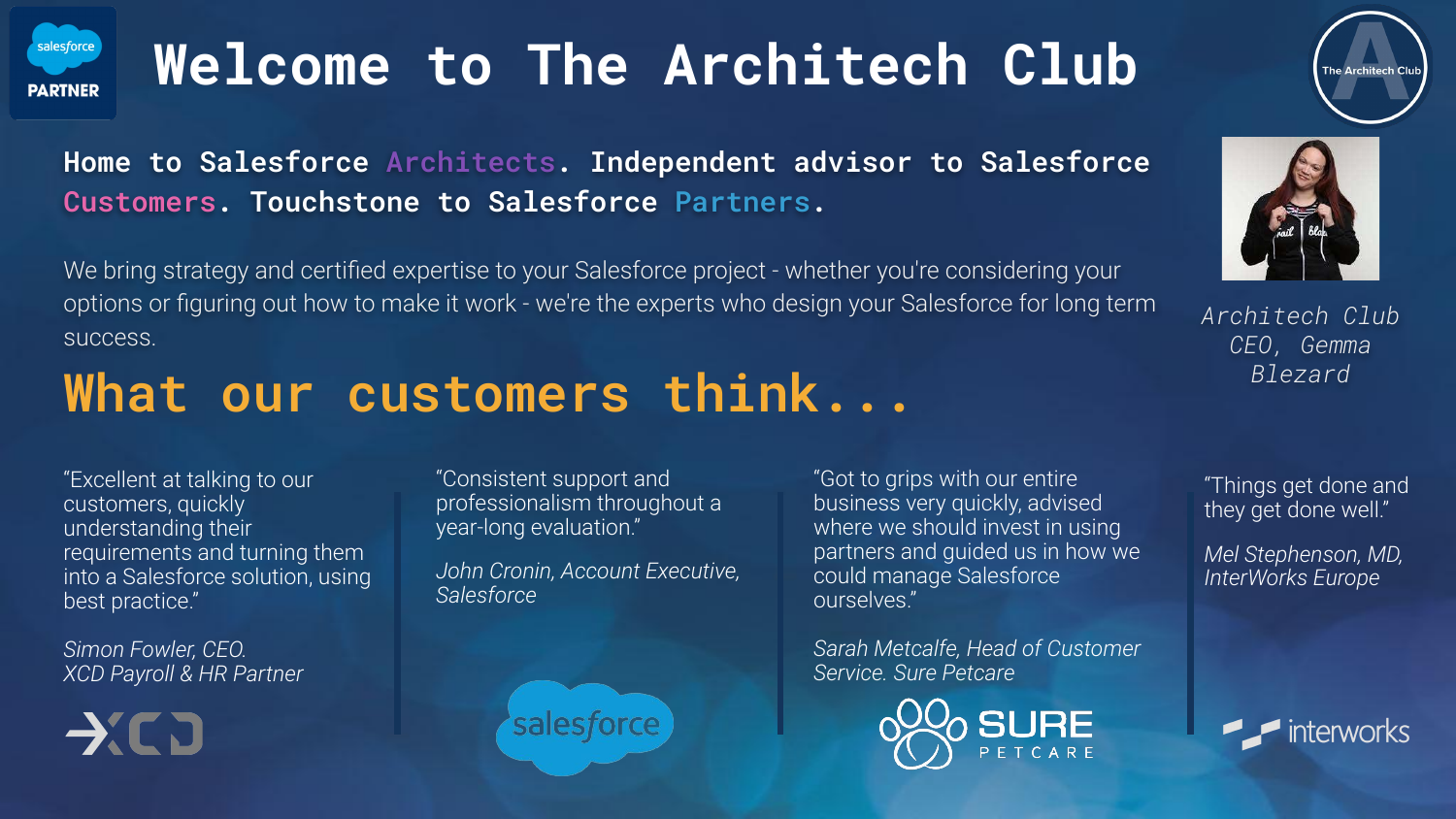# **Our Architect Disciplines**

| Solution<br>Architect                                                   | Technical<br>Architect                                                                                                                             | Data<br>Architect                                                                           | Enterprise<br>Architect                                                                                                                        | <b>Business</b><br><b>Transformation</b><br>Architect                                                                                   | Enablement<br>Architect                                                                               |
|-------------------------------------------------------------------------|----------------------------------------------------------------------------------------------------------------------------------------------------|---------------------------------------------------------------------------------------------|------------------------------------------------------------------------------------------------------------------------------------------------|-----------------------------------------------------------------------------------------------------------------------------------------|-------------------------------------------------------------------------------------------------------|
| Designing &<br>optimising solution<br>architecture inside<br>Salesforce | Data in transit,<br>code design &<br>quality,<br>performance,<br>security, release<br>management,<br><b>DevOps</b>                                 | Defining and<br>designing the data<br>architecture in such<br>a way that it is<br>scalable. | Leading the<br>programme.<br>Alignment with<br>vision. Considers<br>the customer<br>business use of<br>technology & the<br>benefits it brings. | Defining the target<br>operating model, skill sets,<br>managing resources,<br>governance and<br>stakeholders. Alignment<br>with vision. | Defining and<br>designing<br>adoption,<br>knowledge and<br>engagement<br>strategies for<br>Salesforce |
| Deep Low-Code<br><b>Salesforce</b><br>expertise<br>salesforce           | Pro-Code<br><b>Salesforce</b><br>expertise +<br>integration &<br>security<br>See our article in collaboration with Salesforce Ben for more detail: | Data modelling,<br>security &<br>migration<br>expertise                                     | Technology,<br>people and<br>governance<br>expertise                                                                                           | Significant digital<br>and business<br>transformation<br>expertise                                                                      | Expertise in<br>change<br>management,<br>training,<br>learning &<br>engagement of<br>people           |

https://www.salesforceben.com/guide-to-5-types-of-salesforce-architects/

**PARTNER**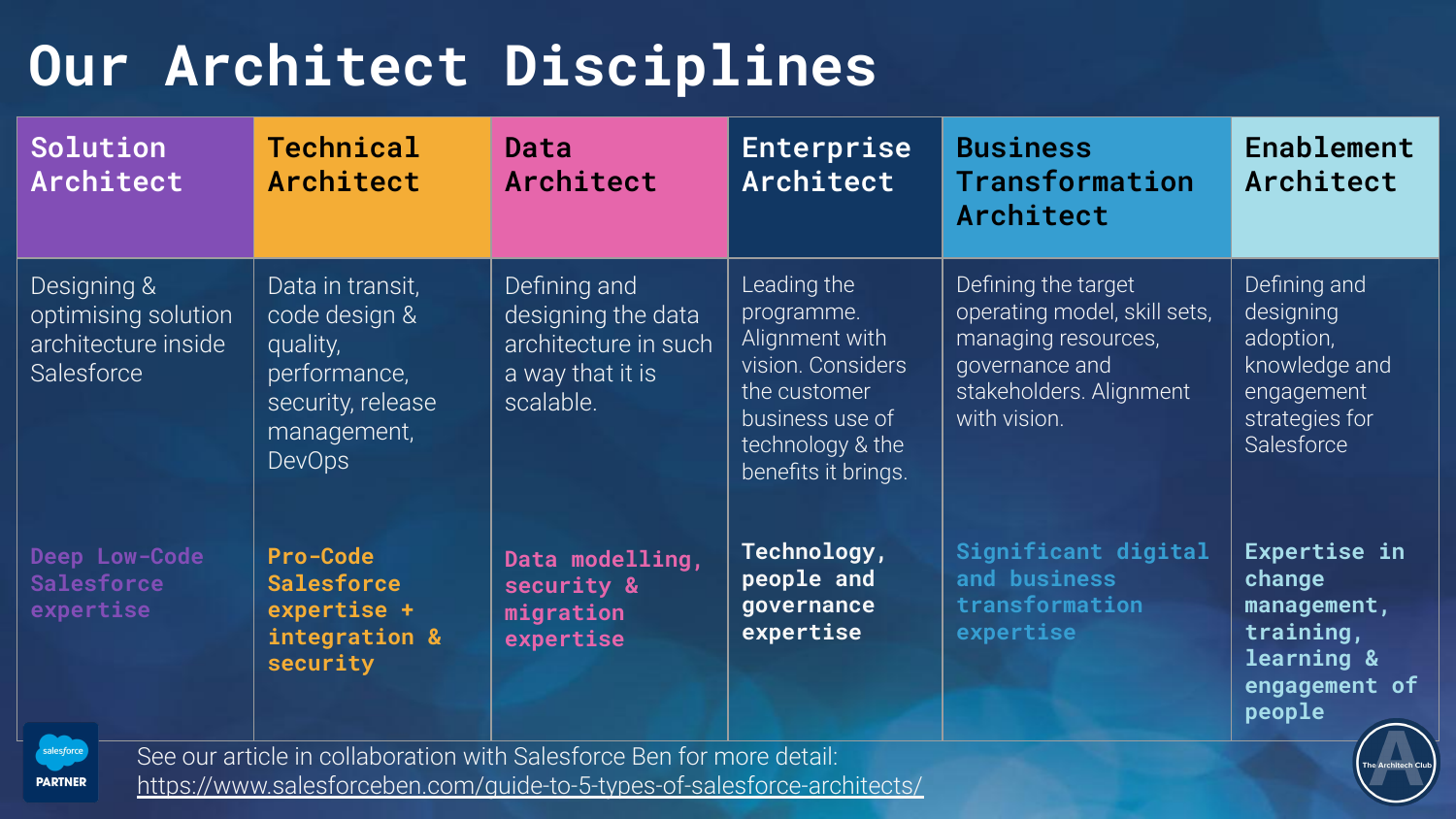## **The Architech Club Service Options**



**Pulse** High-level health check

#### **Orientation**

- Research
- **Untangle**
- **Roadmap**
- **Scope**
- **Review**
- **Familiarisation**

**Orientation**

#### **The Art of the Possible**

Collaborative research, assessment, recommendations & estimates to reduce risk



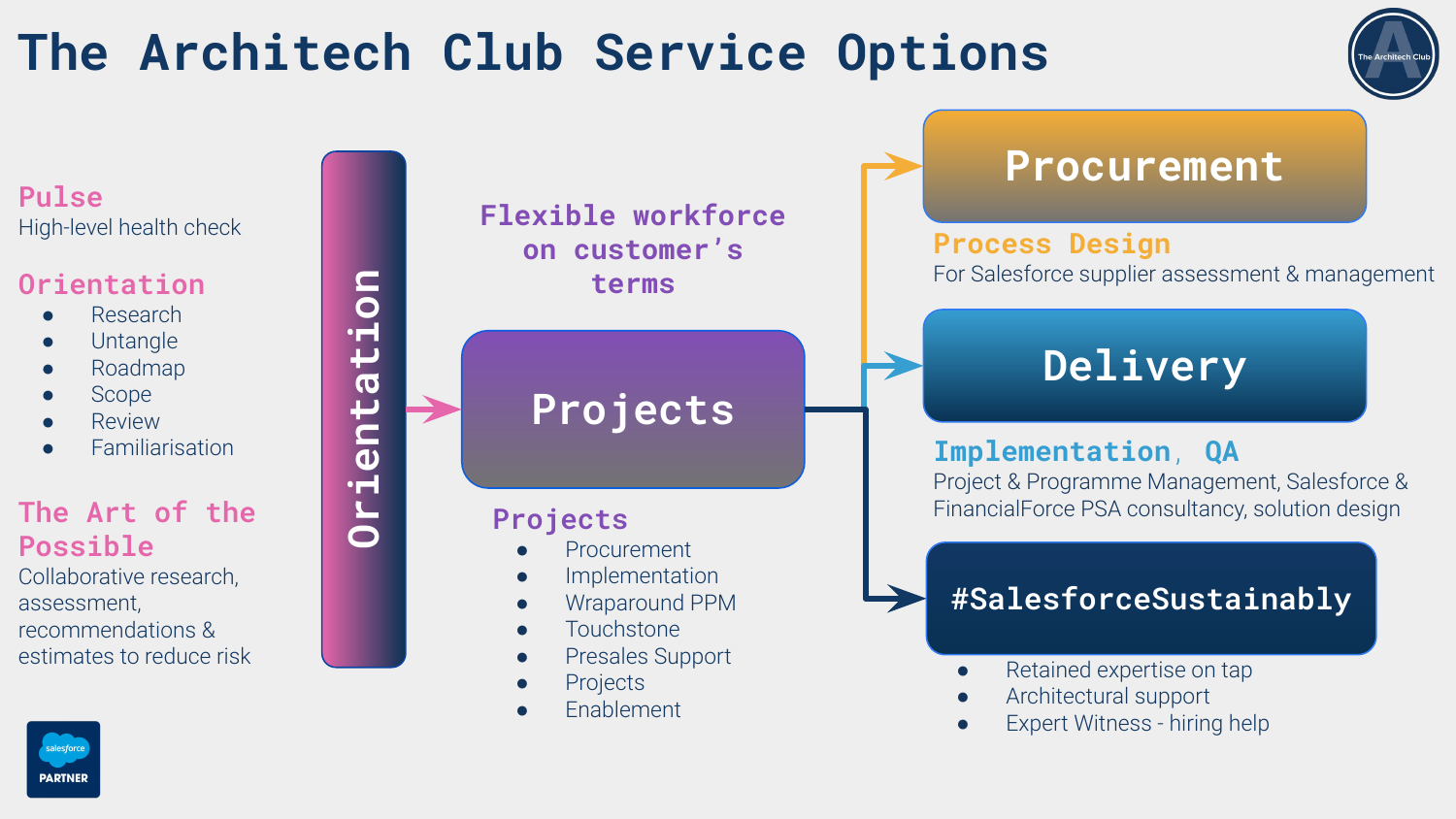## **Our Growing Team**

| Solution<br><b>Architects</b> | <b>Technical</b><br>Architects | Enterprise<br>Architects | <b>Business</b><br>Transformation<br>Architects |
|-------------------------------|--------------------------------|--------------------------|-------------------------------------------------|
| 4x qualified                  | 3x qualified                   | 2x qualified             | 4x qualified                                    |
| $\bullet$                     | $\bullet$                      | $\bullet$                | $\bullet$                                       |
| 30 certs                      | 37 certs                       | 19 certs                 | 30 certs                                        |
| $\bullet$                     | $\bullet$                      | $\bullet$                | $\bullet$                                       |
| between them                  | between them                   | between them             | between them                                    |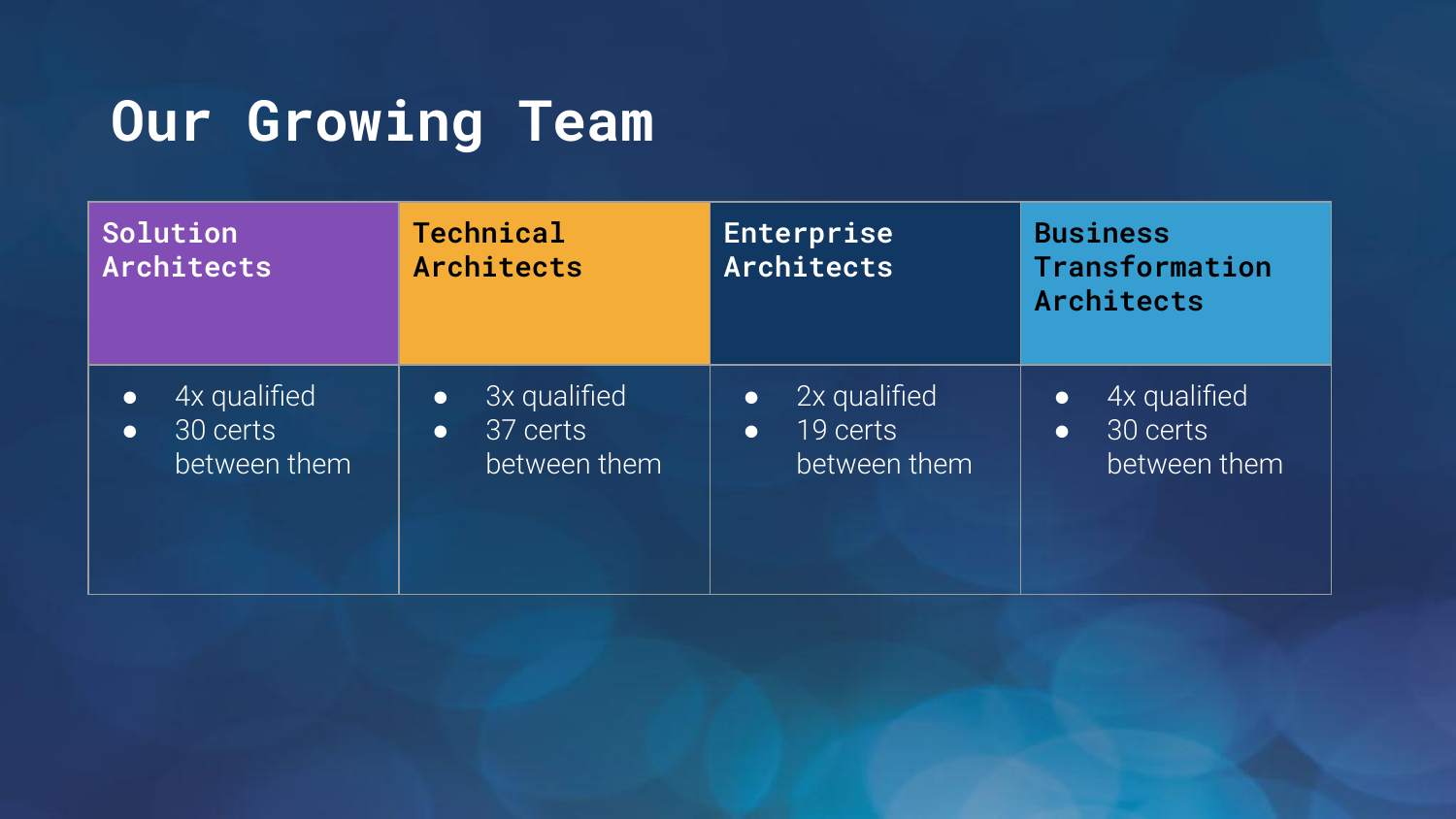## **Our Growing Specialisations**